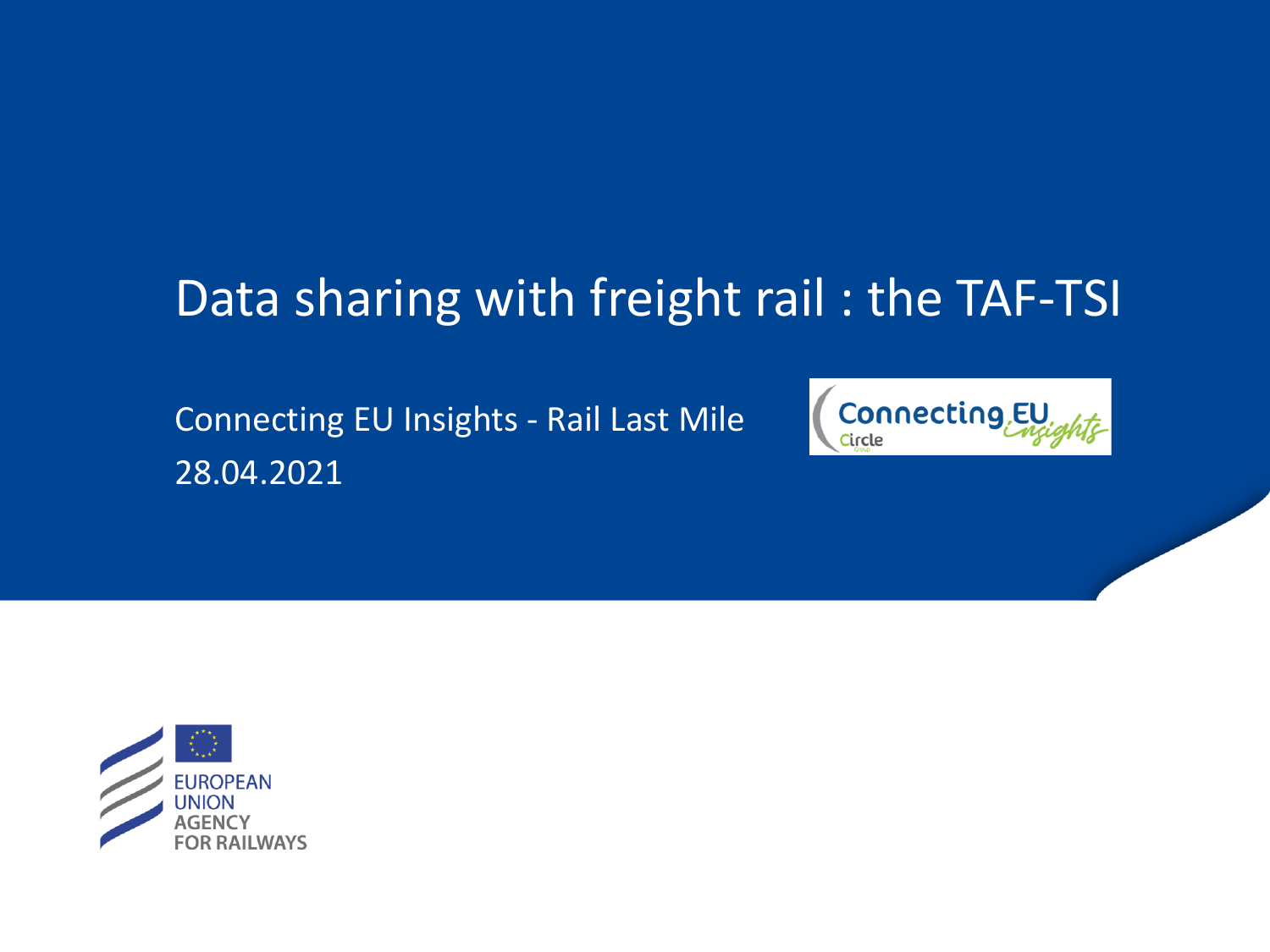

## **Content of TAF TSI**



\* and \*\* Includes also Terminal operator, CTO, Terminal RU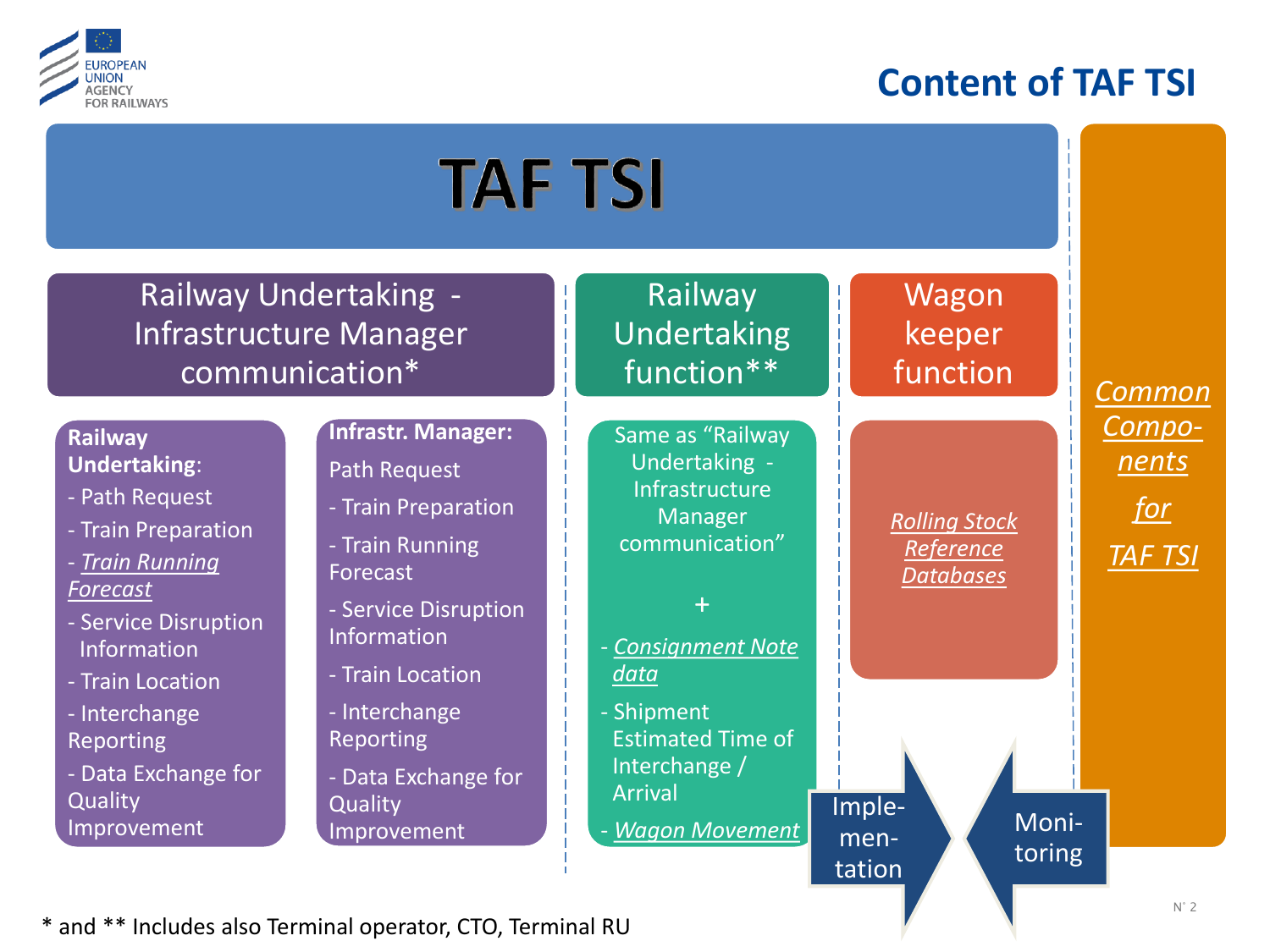

## **TAF TSI as process and functions**

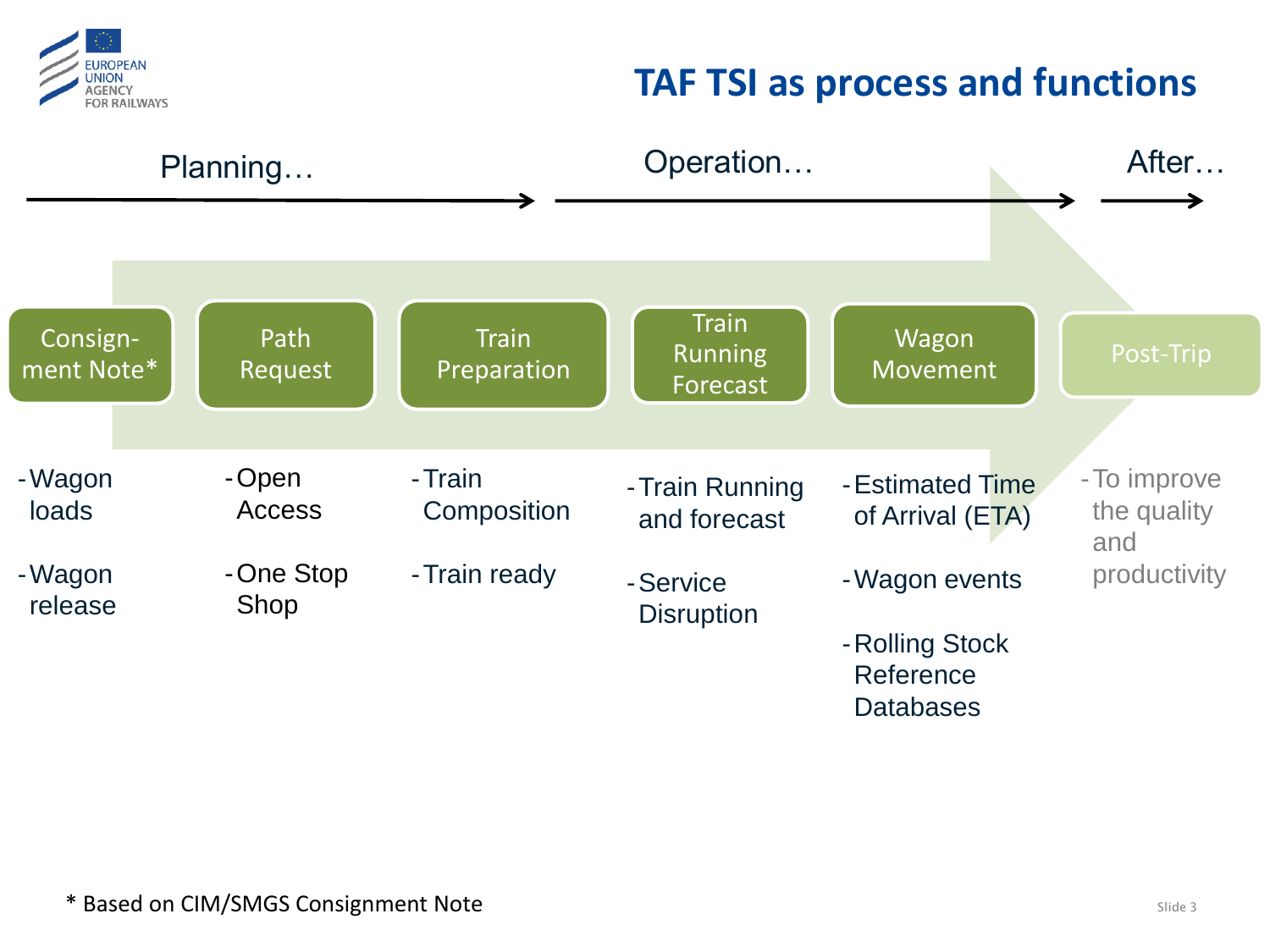

#### TAF TSI – EU legal text

• The TAF TSI regulation (EU) 2021/541 was published on 26.03.2021 in the EU Official Journal:

#### https://eur-lex.europa.eu/legal-

#### [content/EN/TXT/?uri=uriserv:OJ.L\\_.2021.108.01.0019.01.ENG&toc=OJ:L:2021](https://eur-lex.europa.eu/legal-content/EN/TXT/?uri=uriserv:OJ.L_.2021.108.01.0019.01.ENG&toc=OJ:L:2021:108:TOC) :108:TOC

| FUR-Lex<br>Access to European Union law                                                                                                                                                                                                                                                                                                                                                                                                                                                                                                                                                                                                     |                                                                                                                                                                                      |                              |           |                |                                         |           |          |            |                      |                                          |                     |           |              |          |          |                 |          |        |            |                               |           |              | English EN       |       | Guest $\sim$                                      |
|---------------------------------------------------------------------------------------------------------------------------------------------------------------------------------------------------------------------------------------------------------------------------------------------------------------------------------------------------------------------------------------------------------------------------------------------------------------------------------------------------------------------------------------------------------------------------------------------------------------------------------------------|--------------------------------------------------------------------------------------------------------------------------------------------------------------------------------------|------------------------------|-----------|----------------|-----------------------------------------|-----------|----------|------------|----------------------|------------------------------------------|---------------------|-----------|--------------|----------|----------|-----------------|----------|--------|------------|-------------------------------|-----------|--------------|------------------|-------|---------------------------------------------------|
| $\equiv$ MENU                                                                                                                                                                                                                                                                                                                                                                                                                                                                                                                                                                                                                               | Q QUICK SEARCH                                                                                                                                                                       |                              |           |                |                                         |           |          |            |                      |                                          |                     |           |              |          |          |                 |          |        |            |                               |           |              |                  |       | $\alpha$                                          |
|                                                                                                                                                                                                                                                                                                                                                                                                                                                                                                                                                                                                                                             | <b>8</b> Search tips                                                                                                                                                                 |                              |           |                |                                         |           |          |            |                      |                                          |                     |           |              |          |          |                 |          |        |            |                               |           |              |                  |       | Need more search options? Use the Advanced search |
| EUROPA > EUR-Lex home > EUR-Lex - 32021R0541 - EN                                                                                                                                                                                                                                                                                                                                                                                                                                                                                                                                                                                           |                                                                                                                                                                                      |                              |           |                |                                         |           |          |            |                      |                                          |                     |           |              |          |          |                 |          |        |            |                               |           |              |                  |       |                                                   |
|                                                                                                                                                                                                                                                                                                                                                                                                                                                                                                                                                                                                                                             | <b>Document 32021R0541</b>                                                                                                                                                           |                              |           |                |                                         |           |          |            |                      |                                          |                     |           |              |          |          |                 |          |        |            |                               |           | $\mathbf{r}$ | $\triangleright$ |       | $\triangleleft$ Share                             |
| <b>Text</b>                                                                                                                                                                                                                                                                                                                                                                                                                                                                                                                                                                                                                                 |                                                                                                                                                                                      |                              |           |                |                                         |           |          |            |                      |                                          |                     |           |              |          |          |                 |          |        |            |                               |           |              |                  |       | <b>Expand all A Collapse all</b>                  |
| <b>Document information</b>                                                                                                                                                                                                                                                                                                                                                                                                                                                                                                                                                                                                                 |                                                                                                                                                                                      | $\times$ Title and reference |           |                |                                         |           |          |            |                      |                                          |                     |           |              |          |          |                 |          |        |            |                               |           |              |                  |       |                                                   |
| Commission Implementing Regulation (EU) 2021/541 of 26 March 2021 amending Regulation (EU) No 1305/2014 as regard the<br>simplification and improvement of data calculation and exchange and the update of the Change Control Management process (Text with<br>Save to My items<br>υ<br><b>EEA</b> relevance)<br>Up-to-date link<br>c<br>C/2021/1964<br><b>Permanent link</b><br>OJ L 108, 29.3.2021, p. 19-56 (BG, ES, CS, DA, DE, ET, EL, EN, FR, GA, HR, IT, LV, LT, HU, MT, NL, PL, PT, RO, SK, SL, FI, SV)<br><b>Download notice</b><br>ELI: http://data.europa.eu/eli/reg_impl/2021/541/oj<br>$\mathbf{\hat{R}}$ Follow this document |                                                                                                                                                                                      |                              |           |                |                                         |           |          |            |                      |                                          |                     |           |              |          |          |                 |          |        |            |                               |           |              |                  |       |                                                   |
| $\times$ Languages, formats and link to OJ                                                                                                                                                                                                                                                                                                                                                                                                                                                                                                                                                                                                  |                                                                                                                                                                                      |                              |           |                |                                         |           |          |            |                      |                                          |                     |           |              |          |          |                 |          |        |            |                               |           |              |                  |       |                                                   |
| <b>E</b> Table of contents                                                                                                                                                                                                                                                                                                                                                                                                                                                                                                                                                                                                                  |                                                                                                                                                                                      | <b>BG</b>                    | <b>ES</b> | C <sub>S</sub> | <b>DA</b>                               | DE.       | ET.      | EL.        | EN                   | <b>FR</b>                                | GA                  | <b>HR</b> | $\mathsf{I}$ | 1V       | LT       | <b>HU</b>       | MT NL    |        | PL.        | PT                            | <b>RO</b> | <b>SK</b>    | SL.              | FI.   | <b>SV</b>                                         |
|                                                                                                                                                                                                                                                                                                                                                                                                                                                                                                                                                                                                                                             | <b>HTML</b><br><b>PDF</b><br><b>Official Journal</b>                                                                                                                                 | fine.<br>僵                   | Яm,<br>僵  | 氚<br>仭         | $\sqrt{m}$<br>$\mathbb{R}$ $\mathbb{R}$ | Яm,<br>一個 | fm,<br>僵 | fine.<br>僵 | 氚<br>僵               | $\sqrt{mn}$<br>$\mathbf{f}^{\mathbf{m}}$ | $\sqrt{mn}$<br>find | Ĥщ.<br>僵  | яm,<br>僵     | fm.<br>僵 | яm,<br>帽 | $\sqrt{m}$<br>僵 | fm,<br>倡 | 氚<br>僵 | fine.<br>僵 | <b>A</b> <sub>RTML</sub><br>僵 | ffm,      | fini,        | fm,              | fine. | $\sqrt{m}$                                        |
|                                                                                                                                                                                                                                                                                                                                                                                                                                                                                                                                                                                                                                             | To see if this document has been published in an e-OJ with legal value, click on the icon above (For OJs published before 1st July 2013,<br>only the paper version has legal value). |                              |           |                |                                         |           |          |            |                      |                                          |                     |           |              |          |          |                 |          |        |            |                               |           |              |                  |       |                                                   |
|                                                                                                                                                                                                                                                                                                                                                                                                                                                                                                                                                                                                                                             | $\times$ Multilingual display                                                                                                                                                        |                              |           |                |                                         |           |          |            |                      |                                          |                     |           |              |          |          |                 |          |        |            |                               |           |              |                  |       |                                                   |
|                                                                                                                                                                                                                                                                                                                                                                                                                                                                                                                                                                                                                                             | English (en)                                                                                                                                                                         | $\checkmark$                 |           |                | Please choose V                         |           |          |            | Please choose $\vee$ |                                          | <b>Display</b>      |           |              |          |          |                 |          |        |            |                               |           |              |                  |       |                                                   |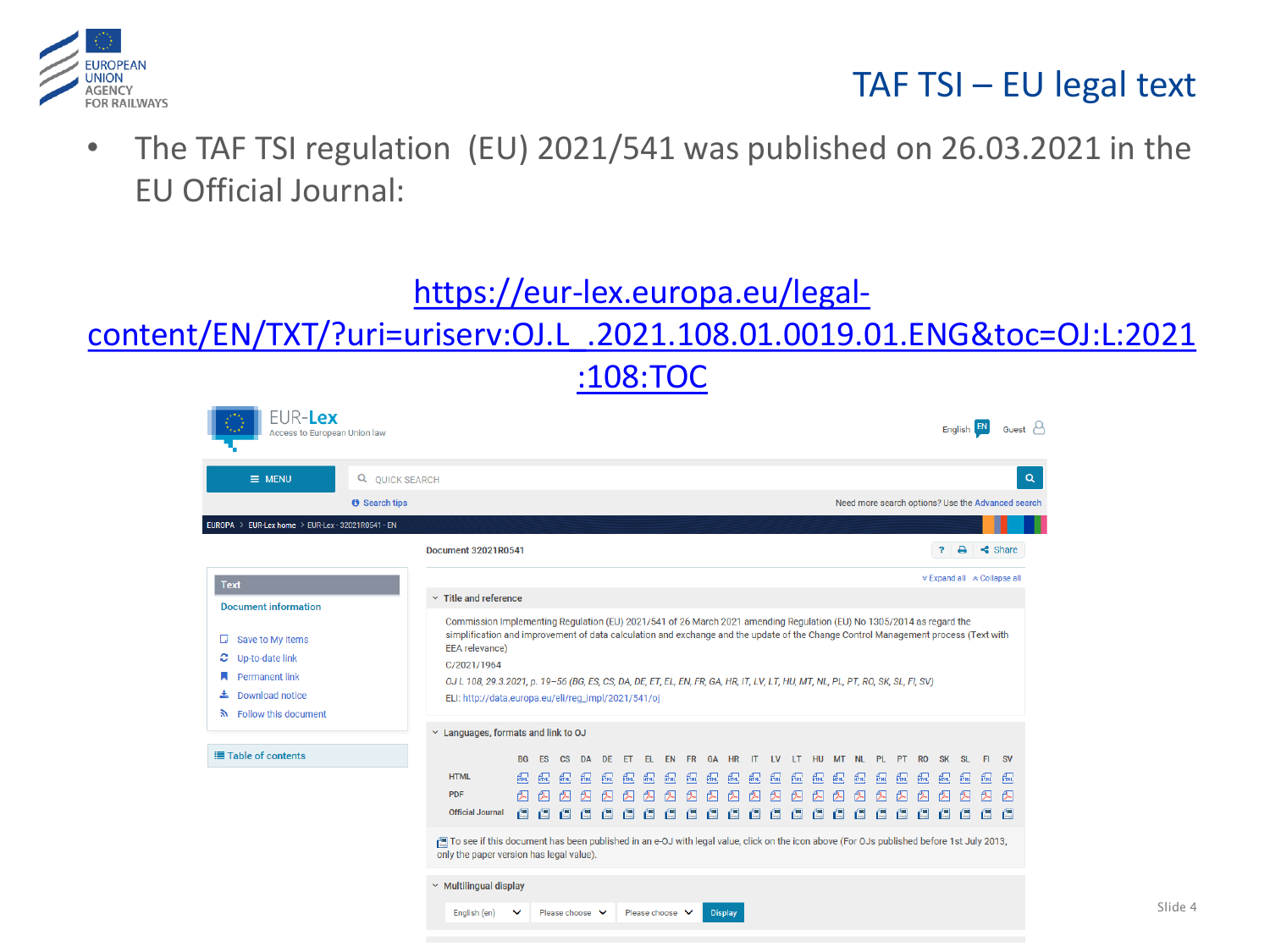

#### Example: How to exchange information in TAF TSI ?

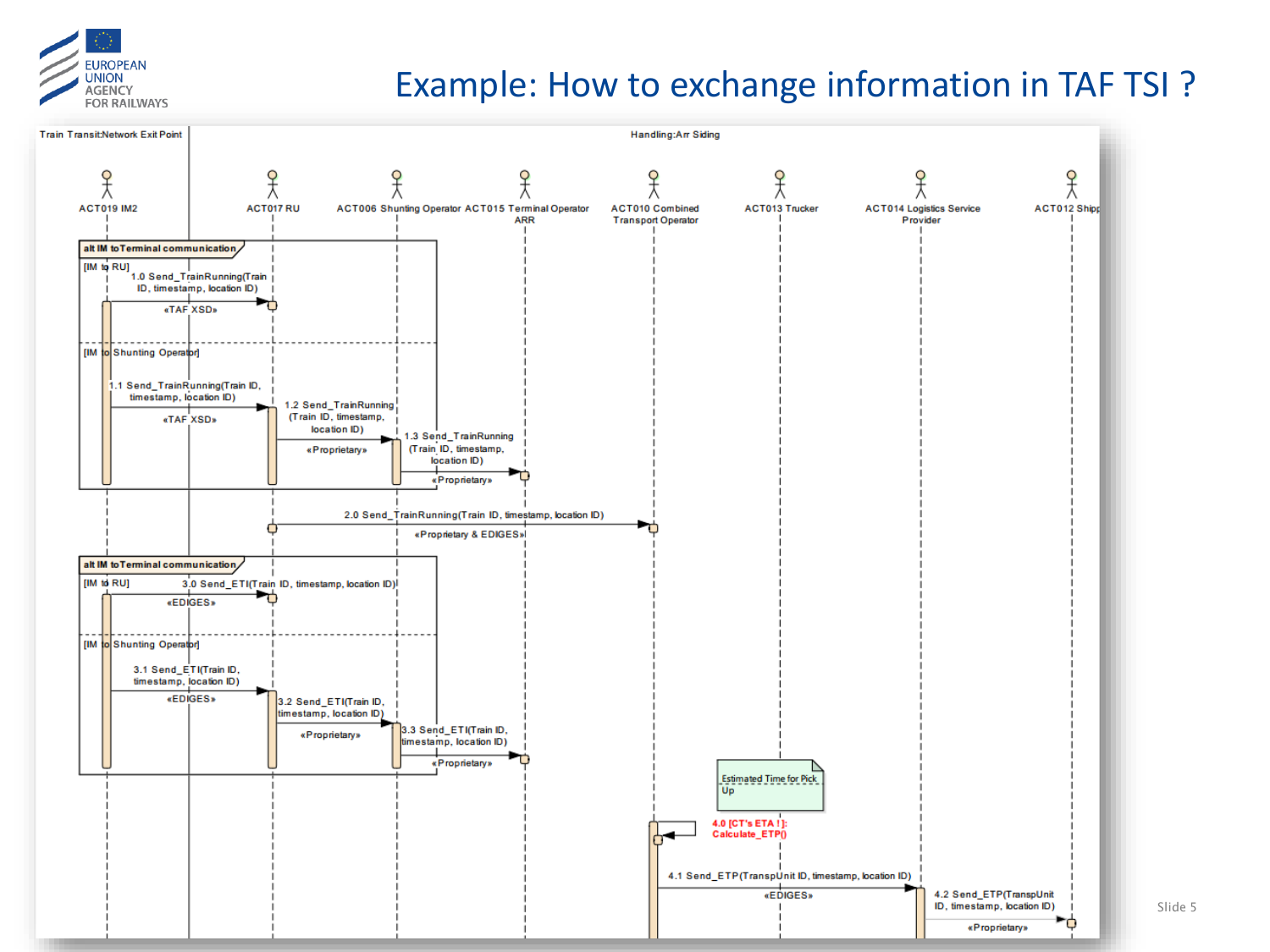

## Example of information exchange: TAF ETA Alert Message

```
<?xml version="1.0" encoding="UTF-8"?>
 <!--Sample XML file generated by XMLSpy v2017 sp2 (x64) (http://www.altova.com)-->
<sup>1</sup> <ns1:AlertMessage xmlns:xsi="http://www.w3.org/2001/XMLSchema-instance" xmlns:ns1="
 http://www.era.europa.eu/schemes/TAFTSI/2.1" xsi:schemaLocation="http://www.era.europa.eu/schemes/TAFTSI/2.1
 taf cat complete baseline 2.1.xmd.xsd">
      <ns1:MessageHeader>
          <ns1:MessageReference>
              <ns1:MessageType>5007</ns1:MessageType>
              <ns1:MessageTypeVersion>2.1</ns1:MessageTypeVersion>
              <ns1:MessageIdentifier>12345</ns1:MessageIdentifier>
              <ns1:MessageDateTime>2017-12-17T09:30:47Z</ns1:MessageDateTime>
          </ns1:MessageReference>
          <ns1:MessageRoutingID>01</ns1:MessageRoutingID>
          <ns1:SenderReference>ftp://eleta.com/upload/</ns1:SenderReference>
          <ns1:Sender ns1:CI InstanceNumber="1">1088</ns1:Sender>
          <ns1:Recipient ns1:CI InstanceNumber="1">1084</ns1:Recipient>
      </ns1:MessageHeader>
      <ns1:CommitmentETA>2017-12-17T11:35:00Z</ns1:CommitmentETA>
      <ns1:ActualETA>2017-12-17T12:45:00Z</ns1:ActualETA>
      <ns1:WagonNumberFreight>841234567890</ns1:WagonNumberFreight>
  </ns1:AlertMessage>
```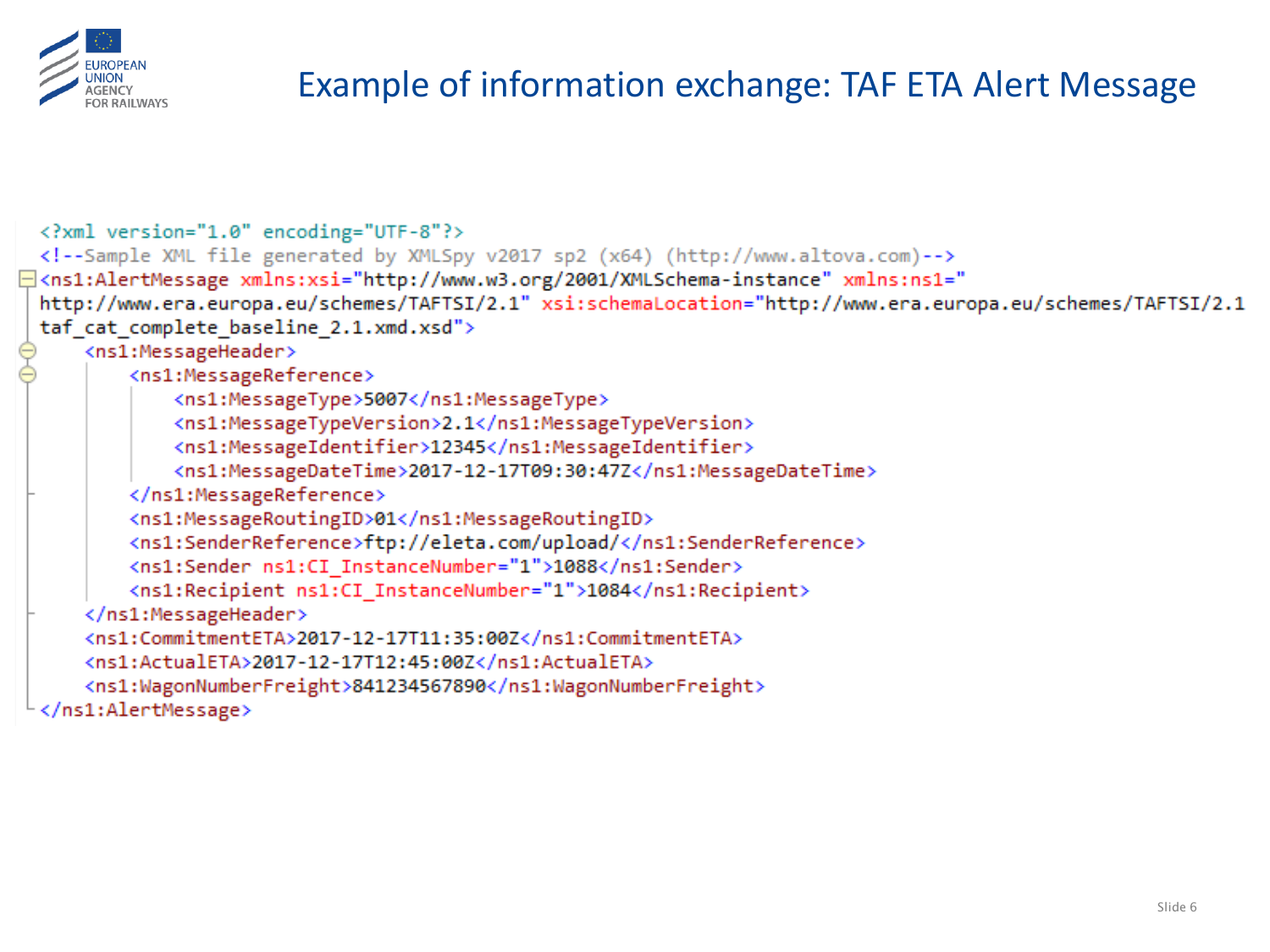

### Compliance with other message types

- In the new TAF TSI it is possible to be (soft) compliant to the TAF TSI XSD catalogue
	- If you have different message content or format (TXT, EDIFACT etc)

BUT

- Your message carries the mandatory elements of the TAF XSD.
- Combined Transport:

include CT operators in data exchange for Consignment orders, Train Preparation, new CT actors in TAF Glossary, Running and ETA, easier access to data for CT (Rotterdam declaration).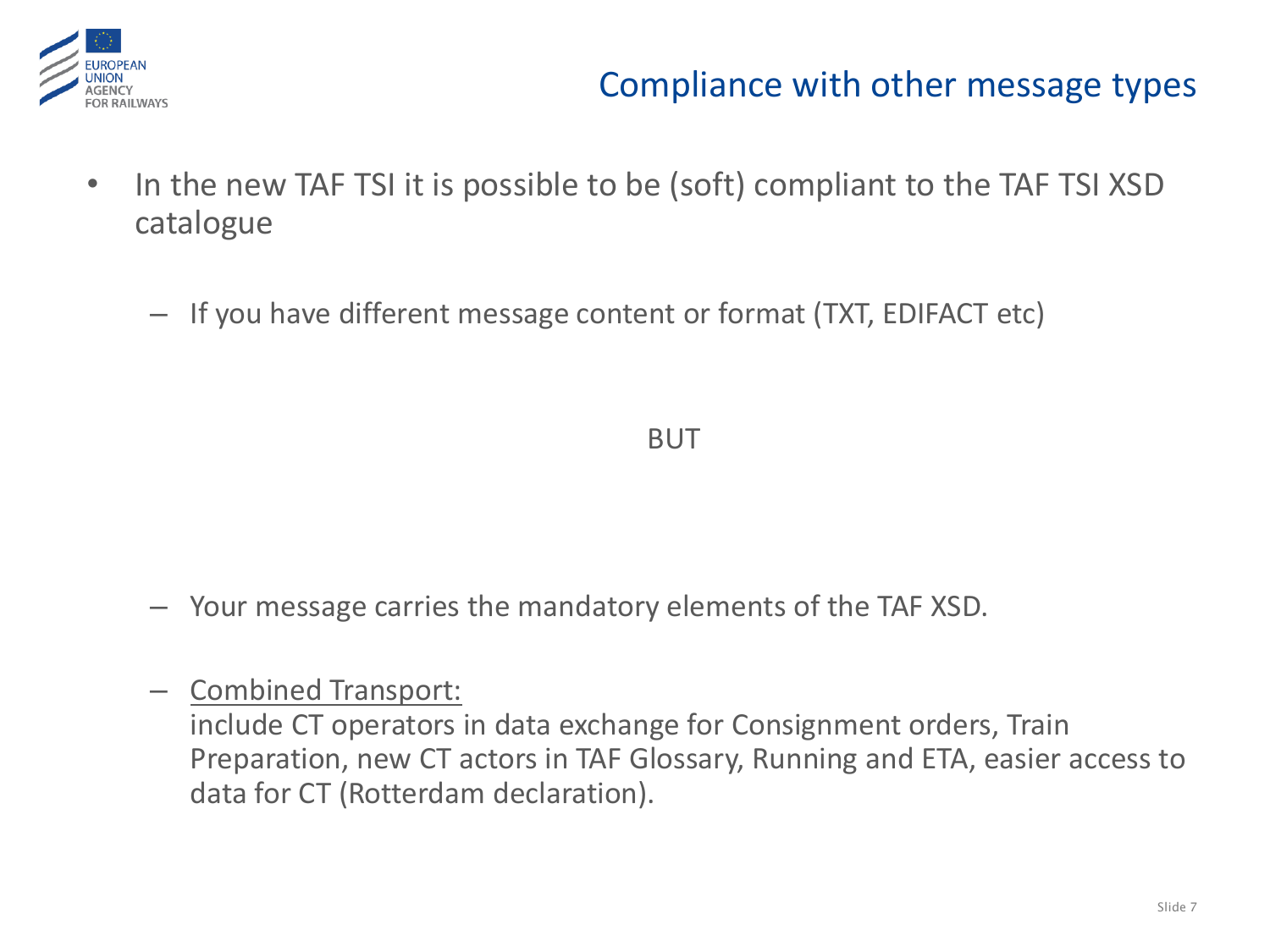

#### Example 2: EDIGES S23 - Wagon in train composition - mapping





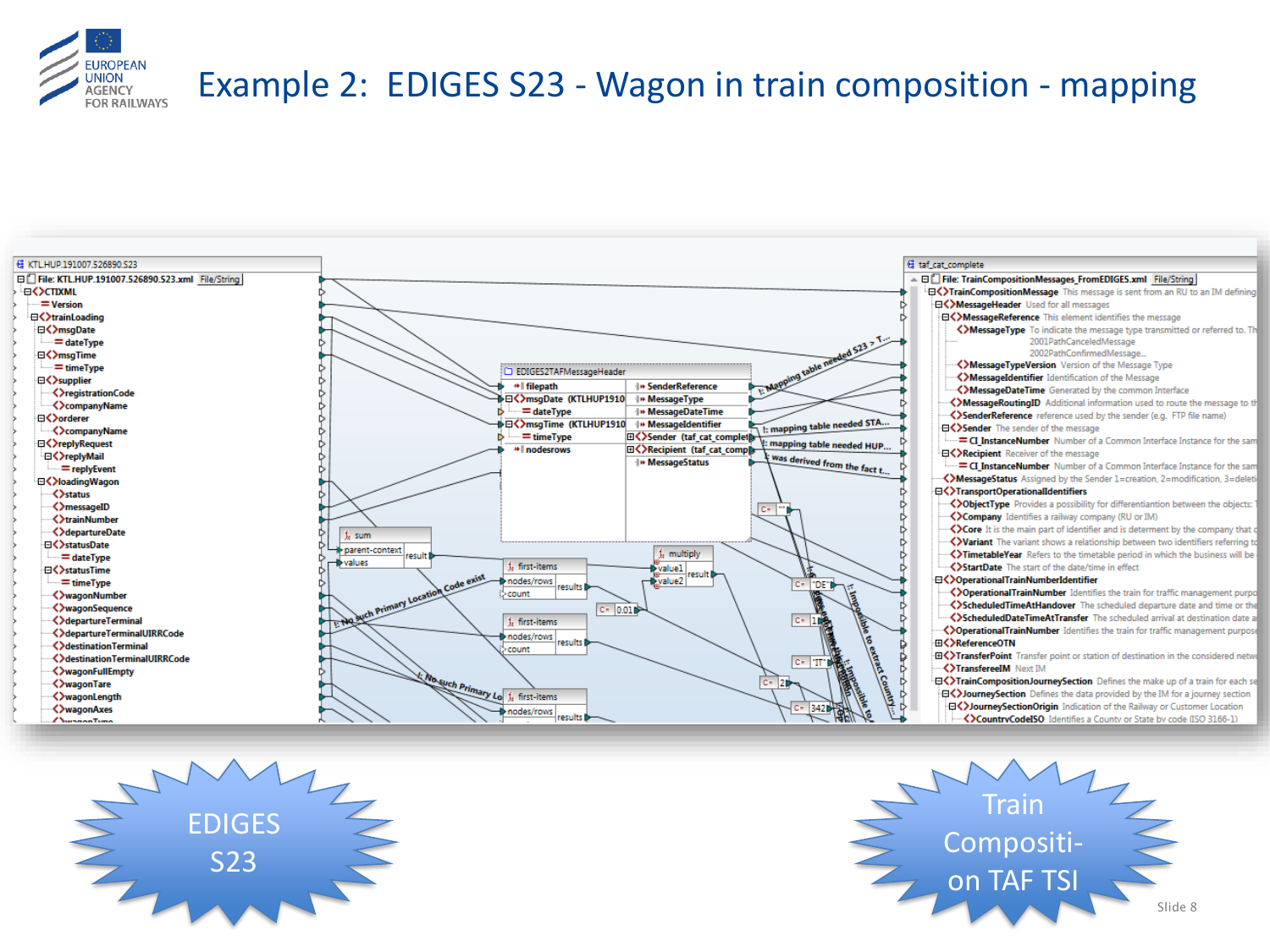

### Example 2: S23 - Wagon in train composition – input EDIGES

```
<?xml version="1.0" encoding="UTF-8"?>
<!-- Created with Liquid Studio 2019 (https://www.liquid-technologies.com) -->
<CTIXML Version="3.3">
    <trainLoading>
        <msgDate dateType="yyyyMMdd">2019-07-03T</msgDate>
        <msqTime timeTvpe="HH:mm:ss">11:38:09</msqTime>
        <supplier>
            <registrationCode>ACompany</registrationCode>
            <companvName>ACOMP</companvName>
        </supplier>
        <orderer>
            <companyName>BCOMP</companyName>
        </orderer>
        <replvRequest>
            <replyMail replyEvent="rejected">noreply@inform-software.com</replyMail>
        </replyRequest>
        <loadingWagon>
            <status>23</status>
            <messageID>fb987654-fc72</messageID>
            <trainNumber>12345</trainNumber>
            <departureDate>20190702</departureDate>
            <statusDate dateType="vvvvMMdd">20190703</statusDate>
            <statusTime timeType="HH:mm:ss">14:38:09</statusTime>
            <wagonNumber>612045755419</wagonNumber>
            <wagonSequence>1</wagonSequence>
            <departureTerminal>A Teminal</departureTerminal>
            <departureTerminalUIRRCode>635</departureTerminalUIRRCode>
            <destinationTerminal>B Port</destinationTerminal>
            <destinationTerminalUIRRCode>477</destinationTerminalUIRRCode>
            <wagonFullEmpty>9</wagonFullEmpty>
            <wagonTare>19000</wagonTare>
            <wagonLength>18425.0</wagonLength>
            <wagonAxes>4</wagonAxes>
            <wagonType>Sgnss</wagonType>
        </loadingWagon>
        <loadingWagon>
            <status>23</status>
            <messageID>fb987654-fc72</messageID>
            <trainNumber>12345</trainNumber>
```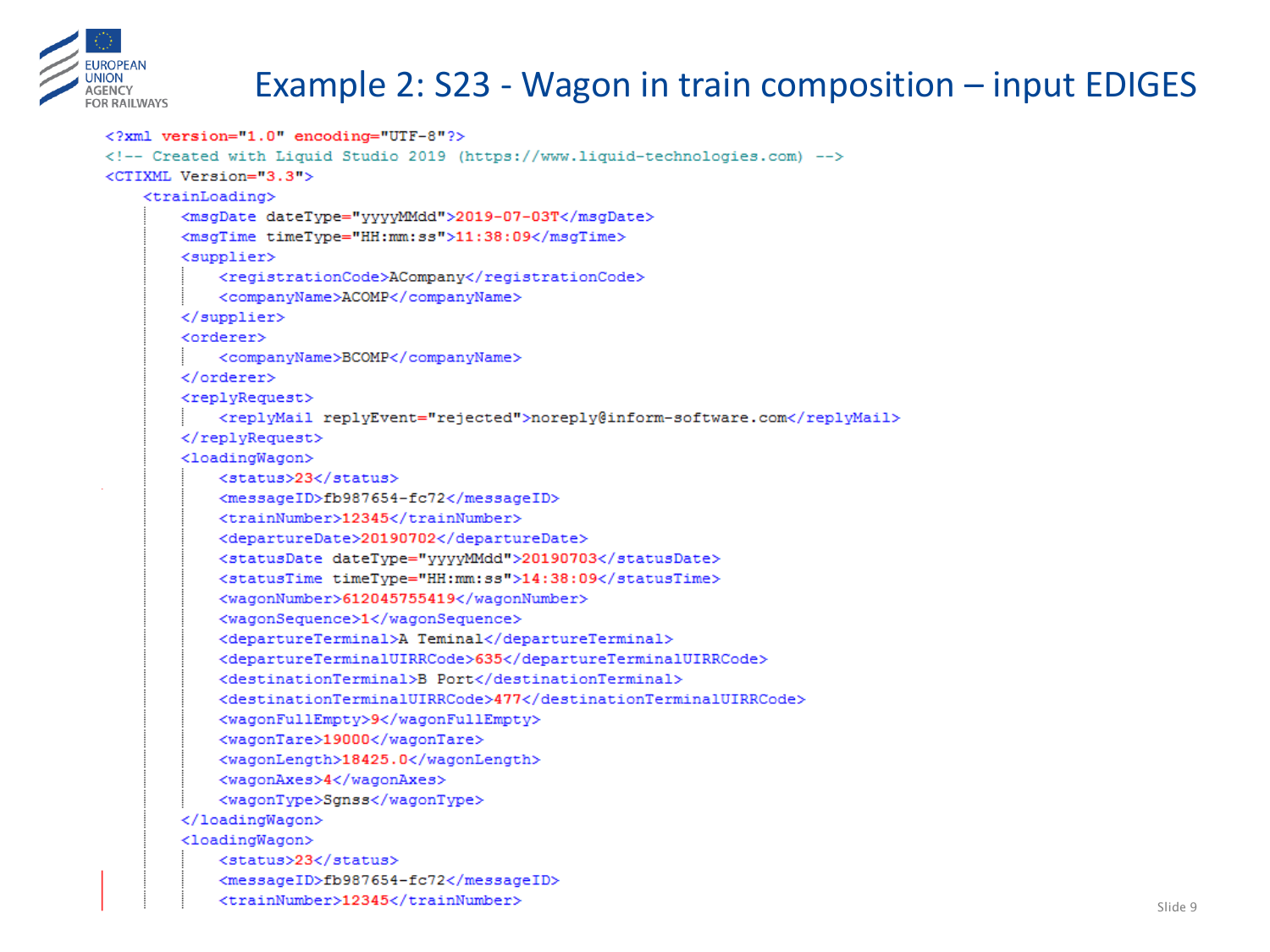

## Example 2: S23 - Wagon in train composition - output TAF **Train Composition Msg**

<?xml version="1.0" encoding="UTF-8"?> <TrainCompositionMessage xmlns:tap="http://www.era.europa.eu/schemes/TAPTSI/1.3" xsi:schemaLocatio <MessageHeader> <MessageReference> <MessageType>3003</MessageType> <MessageTypeVersion>3.3</MessageTypeVersion> <MessageIdentifier>fb987654-fc72</MessageIdentifier> <MessageDateTime>2019-07-03T11:38:09</MessageDateTime> </MessageReference> <SenderReference>XXX.YYY.123456.987654.S23</SenderReference> <Sender>9999</Sender> <Recipient>5555</Recipient> </MessageHeader> <MessageStatus>1</MessageStatus> <OperationalTrainNumberIdentifier> <OperationalTrainNumber>12345</OperationalTrainNumber> </OperationalTrainNumberIdentifier> <OperationalTrainNumber>12345</OperationalTrainNumber> <TrainCompositionJourneySection> <JourneySection> <JourneySectionOrigin> <CountryCodeISO>AL</CountryCodeISO> <LocationPrimaryCode>635</LocationPrimaryCode> <PrimaryLocationName>A Terminal</PrimaryLocationName> </JourneySectionOrigin> <JournevSectionDestination> <CountryCodeISO>GG</CountryCodeISO> <LocationPrimaryCode>477</LocationPrimaryCode> <PrimarvLocationName>B Port</PrimarvLocationName> </JourneySectionDestination> <ResponsibilityActualSection/> <ResponsibilityNextSection/> </JourneySection> <TrainRunningData> <TrainRunningTechData> <TrainType>2</TrainType> <TrainWeight>342</TrainWeight> <TrainLength>4923</TrainLength>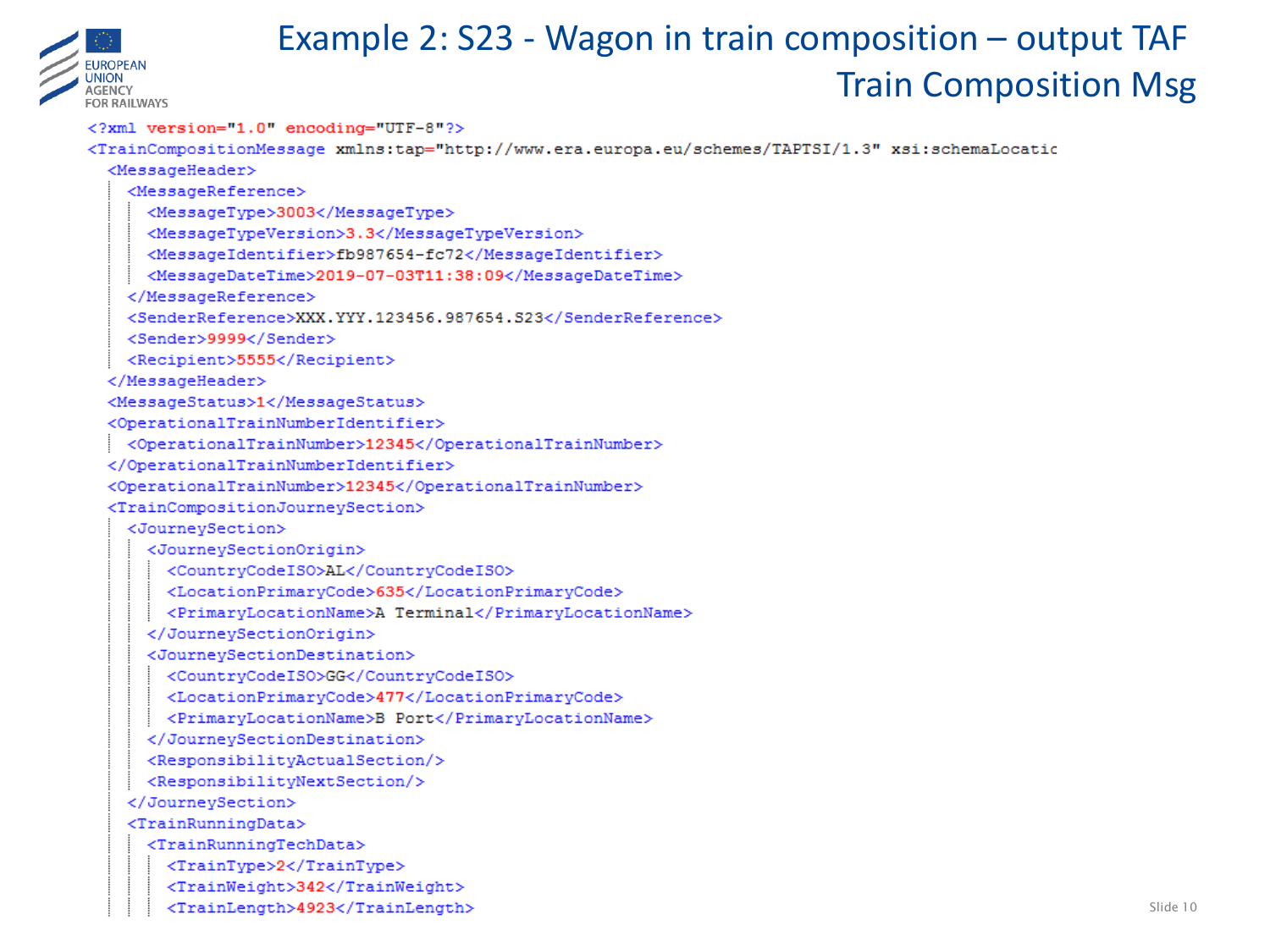

### Still to be done in the future for TAF TSI

- Finishing of proper definition and development of use cases for ETA, ETP and Q-ETA (by the European Rail Sector)
- Inclusion of above ETA elements into a new revised version of the TAF TSI (by ERA).